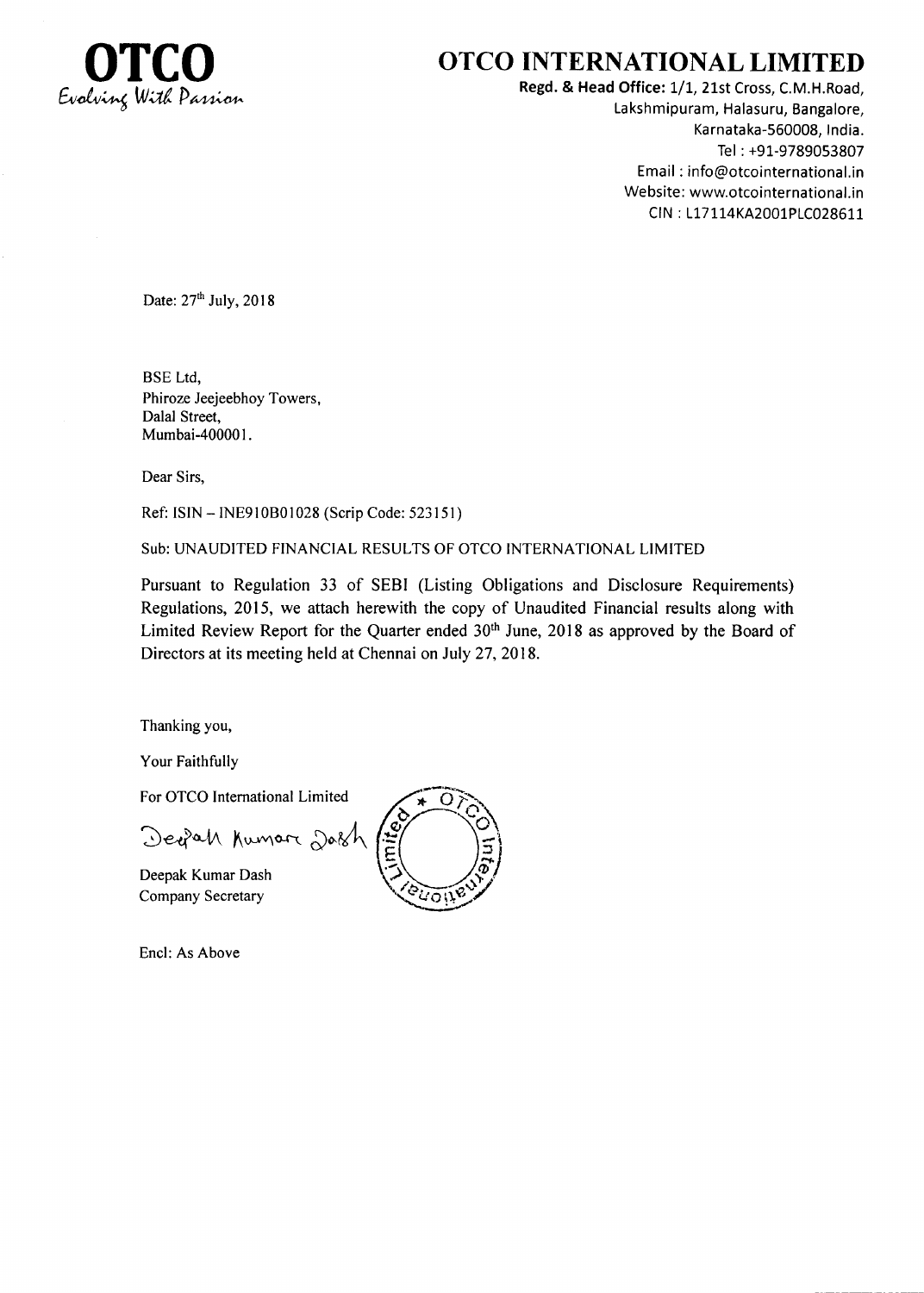## OTCO INTERNATIONAL LIMITED 1/1, 21ST CROSS, C.M.H ROAD, LAKSHMIPURAM, HALASURU, BANGALORE, KARNATAKA - 560008 Corporate Identity Number: L17114KA2001PLC028611 STATEMENT OF STANDALONE UNAUDITED RESULTS FINANCIAL RESULTS FOR THE QUARTER ENDED 30.06.2018

|                  |                                                                                               |                | (Rs.In Lacs Except EPS)  |                          |                          |  |
|------------------|-----------------------------------------------------------------------------------------------|----------------|--------------------------|--------------------------|--------------------------|--|
|                  |                                                                                               | Quarter        | Quarter                  | <b>Quarter</b>           | Year                     |  |
|                  |                                                                                               | ended          | ended                    | ended                    | ended                    |  |
| SL <sub>NO</sub> | <b>Particulars</b>                                                                            | 30.06.2018     | 31.03.2018               | 30.06.2017               | 31.03.2018               |  |
|                  |                                                                                               | Unaudited      | Audited                  | <b>Unaudited</b>         | <b>Audited</b>           |  |
|                  |                                                                                               |                |                          |                          |                          |  |
| 1                | <b>Revenue From Operations</b>                                                                |                | $\blacksquare$           | 35.00                    | 2,653.92                 |  |
| $\mathbf{H}$     | Other Income                                                                                  | $\blacksquare$ | 2.25                     | 1.20                     | 6.11                     |  |
| Ш                | Total Income (I+II)                                                                           |                | 2.25                     | 36.20                    | 2,660.03                 |  |
| IV               | <b>EXPENDITURE</b>                                                                            |                |                          |                          |                          |  |
|                  | (a) Cost of Sales & Other Direct Expenses                                                     | 9.29           | 15.80                    | 20,00                    | 2,918.63                 |  |
|                  | (b) (Increase)/Decrease in Inventories of Finished Goods, Work in Progress and stock in trade | (9.29)         |                          | ٠                        | (501.19)                 |  |
|                  | (c) Service Expenses                                                                          |                |                          | $\overline{\phantom{a}}$ | $\blacksquare$           |  |
|                  | (d) Change in Inventories of Finished Goods, WIP & Stock in Trade                             |                | ٠                        | $\tilde{\phantom{a}}$    | $\overline{\phantom{a}}$ |  |
|                  | (e) Employee Benefit Expense                                                                  | 12.13          | 15.96                    | 3.50                     | 31.21                    |  |
|                  | (f) Finance Costs                                                                             | 5.32           | 3.13                     |                          | 3.13                     |  |
|                  | (g) Depreciation & Amortization Expenses                                                      | 0.65           | (0.05)                   | 0.44                     | 2.54                     |  |
|                  | (h) Other Expenses                                                                            | 8.95           | (0.99)                   | 8.71                     | 29.68                    |  |
|                  | <b>Total Expenses (IV)</b>                                                                    | 27.05          | 33.85                    | 32.65                    | 2,484.00                 |  |
| $\mathbf{V}$     | Profit/(Loss) before exceptional items and tax (III-IV)                                       | (27.05)        | (31.60)                  | 3.55                     | 176.03                   |  |
| <b>VI</b>        | <b>Exceptional Items</b>                                                                      |                |                          |                          |                          |  |
| VII              | Profit/(Loss) before tax (V+VI)                                                               | (27.05)        | (31.60)                  | 3.55                     | 176.03                   |  |
|                  | <b>Tax Expenses</b>                                                                           |                |                          |                          |                          |  |
| <b>VIII</b>      | la. Current Tax                                                                               | ۰              | (31.15)                  | 0.75                     | 35.85                    |  |
|                  | b. Deferrd Tax                                                                                | ٠              | (0.41)                   | $\blacksquare$           | (0.41)                   |  |
| IX               | Profit/(Loss)for the period (VII-VIII)                                                        | (27.05)        | (0.04)                   | 2.80                     | 140.59                   |  |
| X                | Other Comprehensive Income (Net of Tax)                                                       |                | $\overline{\phantom{a}}$ | $\tilde{\phantom{a}}$    | $\blacksquare$           |  |
|                  | Items that will not be reclassified to Profit or Loss                                         |                |                          |                          |                          |  |
| XI               | Total Comprehensive Income for the Period (IX+X)                                              | (27.05)        | (0.04)                   | 2.80                     | 140.59                   |  |
| XII              | Paid up Equity Share Capital (Face Value of Rs. 2/-each)                                      | 259.36         | 259.36                   | 259.36                   | 259.36                   |  |
| XIII             | Other Equity                                                                                  |                |                          |                          |                          |  |
| XVII             | Earning per equity share of par Value of Rs. 2/- each                                         |                |                          |                          |                          |  |
|                  | (1) Basic and Diluted                                                                         | (0.21)         | (0.00)                   | 0.02                     | 1.08                     |  |
|                  |                                                                                               |                |                          |                          |                          |  |
|                  |                                                                                               |                |                          |                          |                          |  |

Note:

1. The above results have been reviewed by the Audit Committee and approved by the Board of Directors at their meeting held on 27.07.2018.

2. In accordance with the requirements of regulations 33 of the SEBI (Listing & other Discolsure requirements) Regulations, 2015, the statutory auditors have carried out a Limited Review of the standalone financial results for the quarter ended 30th June 2018.

3. The figures for the preceeding 3 months ended 31st March 2018 are the balancing figures between the Audited Financial Results for the year ended 31st March 2018 and the year to date figures upto the 3rd Quarter for the Nine months ended 31st Dec 2017

4. The company has adoped Indian Accounting Standards ('Ind AS') from 01.04.2017 and accordingly these financial results have been prepared in accordance with the recognition and meaurements principles in 1nd AS 34 - Interim Financial Reporting prescribed under section 133 of the Companies Act, 2013 read with relevant rules issued there under and the other accounting principles generally accepted in India.

5. Figures of the previous quarter have been regrouped and reclassified to confirm to the classification of current period, wherever necessary.

6. The EPS figures have been modified consequent to splitting of face value from Rs. 10/- to Rs. 2/- per share

For Otco International Limited

iiya Siyam .R

Director **DIN No. 02393209** 

Place : Chennai Date: 27.07.2018